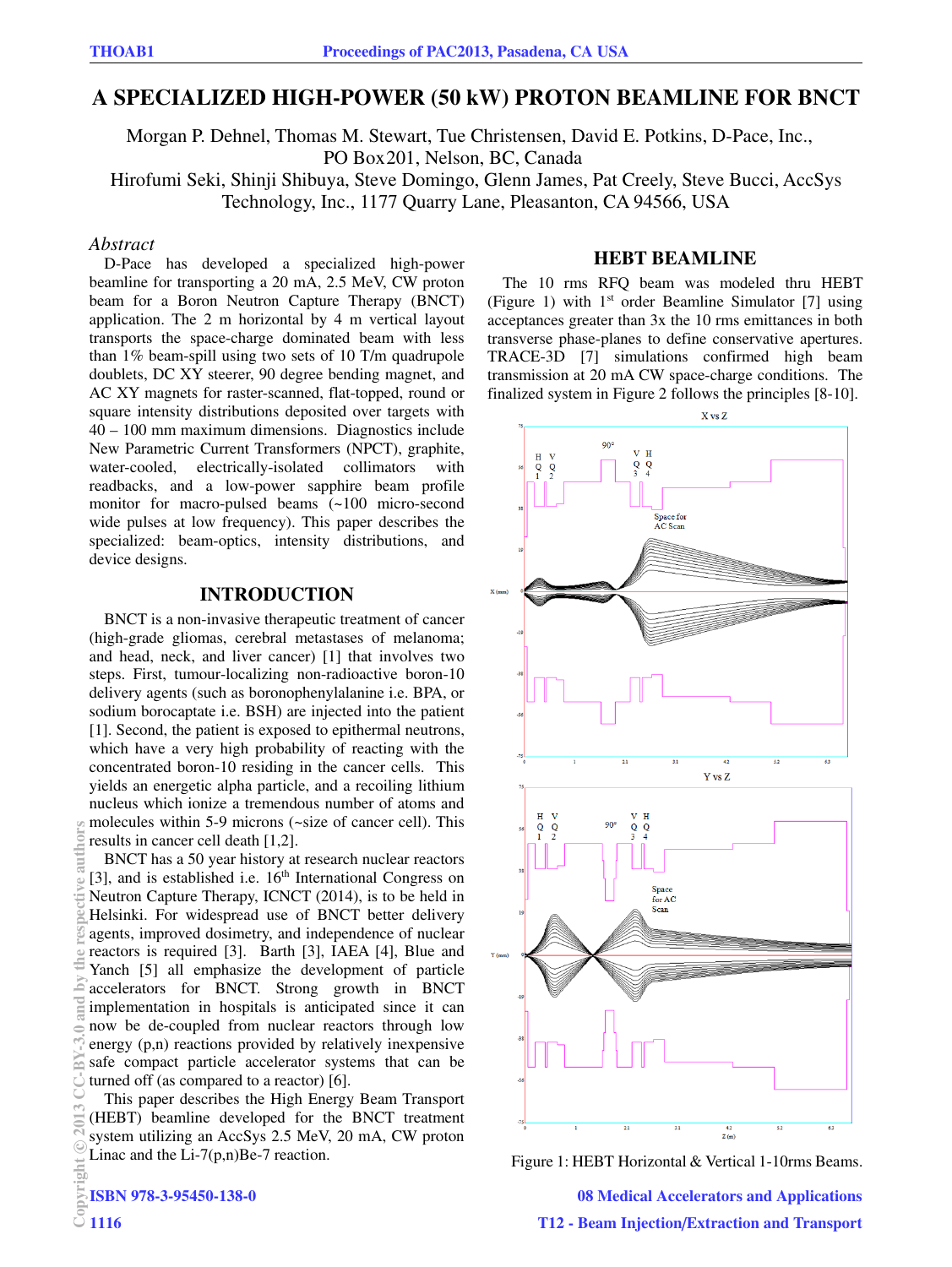

Figure 2: The HEBT system. The proton beam is injected into the HEBT from the RFQ at upper left, and the scanned beam exits at right (downstream of Beam Profile Monitor). The supports can be arranged in a horizontal format for factory testing as shown, or in a format where components downstream of the 90° Bender are in the vertical direction.

#### *Ion-Optical Elements*

The ion-optical elements are as follows: (1) Upstream Quadrupole Doublet {Bore = 82.3 mm, Effective Length  $(EL) = 202.3$  mm,  $B_{Max} = 0.4$  T}, (2) DC XY Steering Magnet {Iron Gap = 105 mm, EL = 184 mm,  $B_{Max} = 0.01$ T $\{$ , (3) 90 $\degree$  Bender Magnet  $\{$  Iron Gap = 52 mm, EL = 300 mm,  $B_{\text{Max}} = 1.3$  T, Rogowski Pole Face Rotations =  $0^{\circ}$ , (4) Downstream Quadrupole Doublet {Bore = 82.3 mm,  $EL = 202.3$  mm,  $B_{Max} = 0.4$  T}, and (5) AC XY Scan Magnet {Iron Gap = 97 mm,  $EL = 212$  mm,  $B_{Max}$  = 0.0165 T, Frequency = 45 Hz. All magnets designed with alignment fiducials for Ball Mounted Reflectors (BMR) used during final alignment with a laser tracker.

## *Upstream Horizontal Section Description*

The Upstream Quadrupole Doublet is placed close to the RFQ  $(-200 \text{ mm}$  space for a VAT<sup>TM</sup> gate valve, bellows, and flanging) since it serves to capture the diverging RFQ beam and to focus it through the 90° Bender which has a narrow gap resulting in reduced magnet cost, size, and power consumption. The transverse beam envelopes are largest through the Quadrupole Doublets and thus they are fitted with diamond-shaped beampipes that afford a larger acceptance than round beampipes for the very same magnet bore diameter (refer to lower left of Figure 2).

Immediately after the upstream doublet is the DC XY Steering Magnet which provides  $\pm$  8 mrad of steering 08 Medical Accelerators and Applications

capability. It is located downstream of the first doublet where a sensitivity analysis has shown it to be efficacious.

A cryo-pumping station with ports for gauges and leak testing are provided. The cryo-pump is separated from the beamline by a gate valve, so that it is not necessary to be purged to atmosphere if the HEBT is vented.

A Bergoz NPCT (96 mm diameter) provided by GMW measures the beam current in the upstream portion of the line. It comes with Conflat<sup> $TM$ </sup> flanging as does all of the vacuum equipment. Experiments shall be undertaken to ensure H2+ is not affecting the proton beam current measurement [11].

A bellows is located immediately upstream of the 90° Bender Magnet. The bender magnet vacuum box is outfitted with electrically-isolated water-cooled 46 mm diameter graphite entrance and exit collimators with beamspill current readbacks to the control system. The device's handle greater than 2 kilo-watt beamspill power on average, but shall be used as a threshold interlock at 0.5% of total beam current for rapid "beam off" in the case of a component failure (i.e. power supply). The collimator ceramic insulators are protected by metal shrouds to prevent short-circuiting in the event of any migration of metal vapour from the targets. The bender vacuum box also has a thru port with gate valve and beampipe with pumping station port for DC beam experiments when the bender is off.

#### ISBN 978-3-95450-138-0